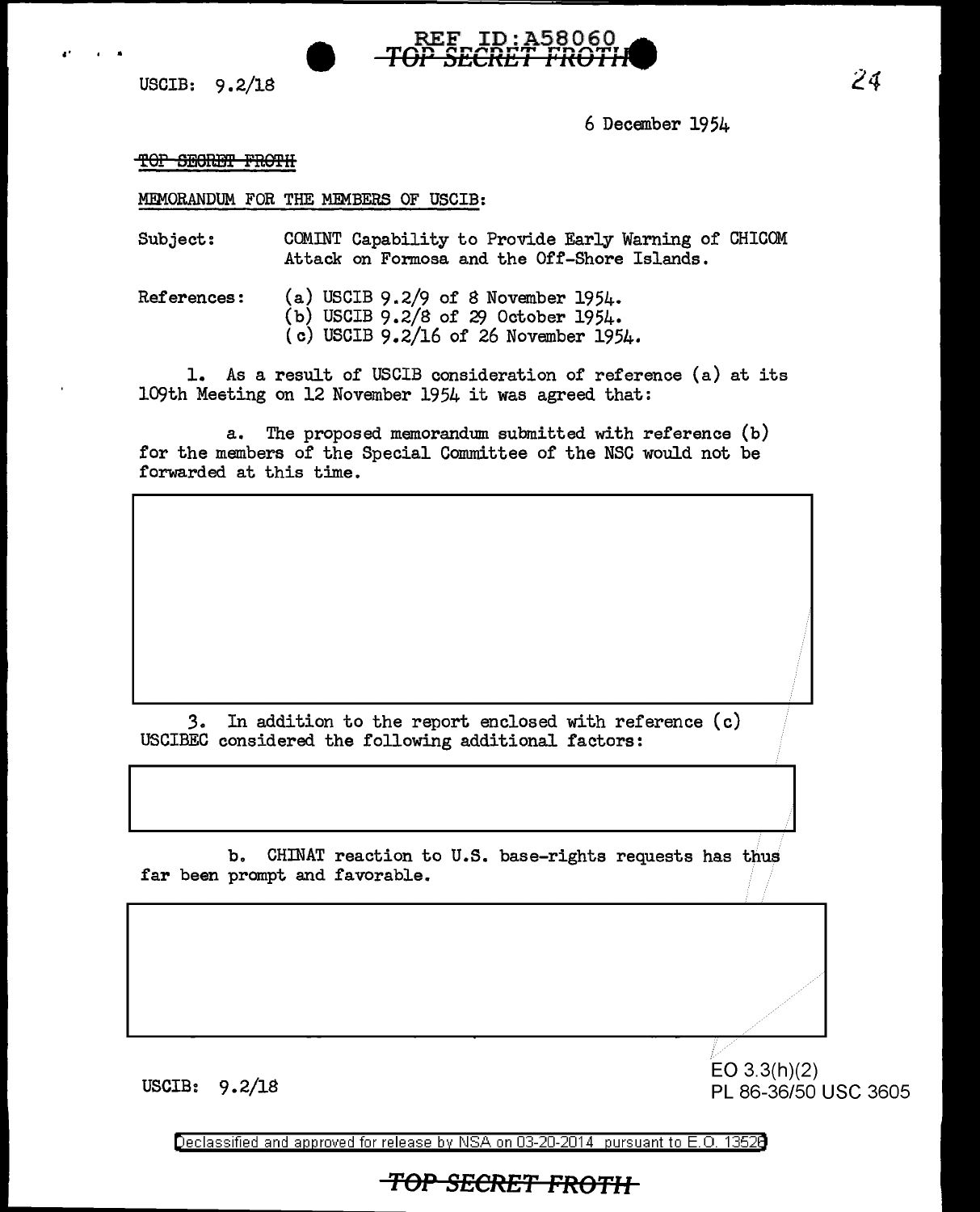| ID:A58060<br>$\mathbf{REF}$         |                                                                                                      |  |  |  |  |  |
|-------------------------------------|------------------------------------------------------------------------------------------------------|--|--|--|--|--|
| USCIB: $9.2/18$<br>TOP SEGRET FROTH | 6 December 1954                                                                                      |  |  |  |  |  |
| Subject:                            | COMINT Capability to Provide Early Warning of CHICOM<br>Attack on Formosa and the Off-Shore Islands. |  |  |  |  |  |
|                                     |                                                                                                      |  |  |  |  |  |
|                                     |                                                                                                      |  |  |  |  |  |
|                                     |                                                                                                      |  |  |  |  |  |
|                                     |                                                                                                      |  |  |  |  |  |
|                                     |                                                                                                      |  |  |  |  |  |
|                                     |                                                                                                      |  |  |  |  |  |
| 8.                                  | In view of the above, USCIBEC concluded that it is not yet                                           |  |  |  |  |  |

clear that action by the Special Committee of the NSC is necessary to obtain the desired results nor are there sufficient facts at hand to provide the Special Committee with a basis for action. USCIBEC therefore further agreed on the following course of action:

USCIB: 9.2/18

 $EO 3.3(h)(2)$ PL 86-36/50 USC 3605

## *TOP SECRET FROTII*